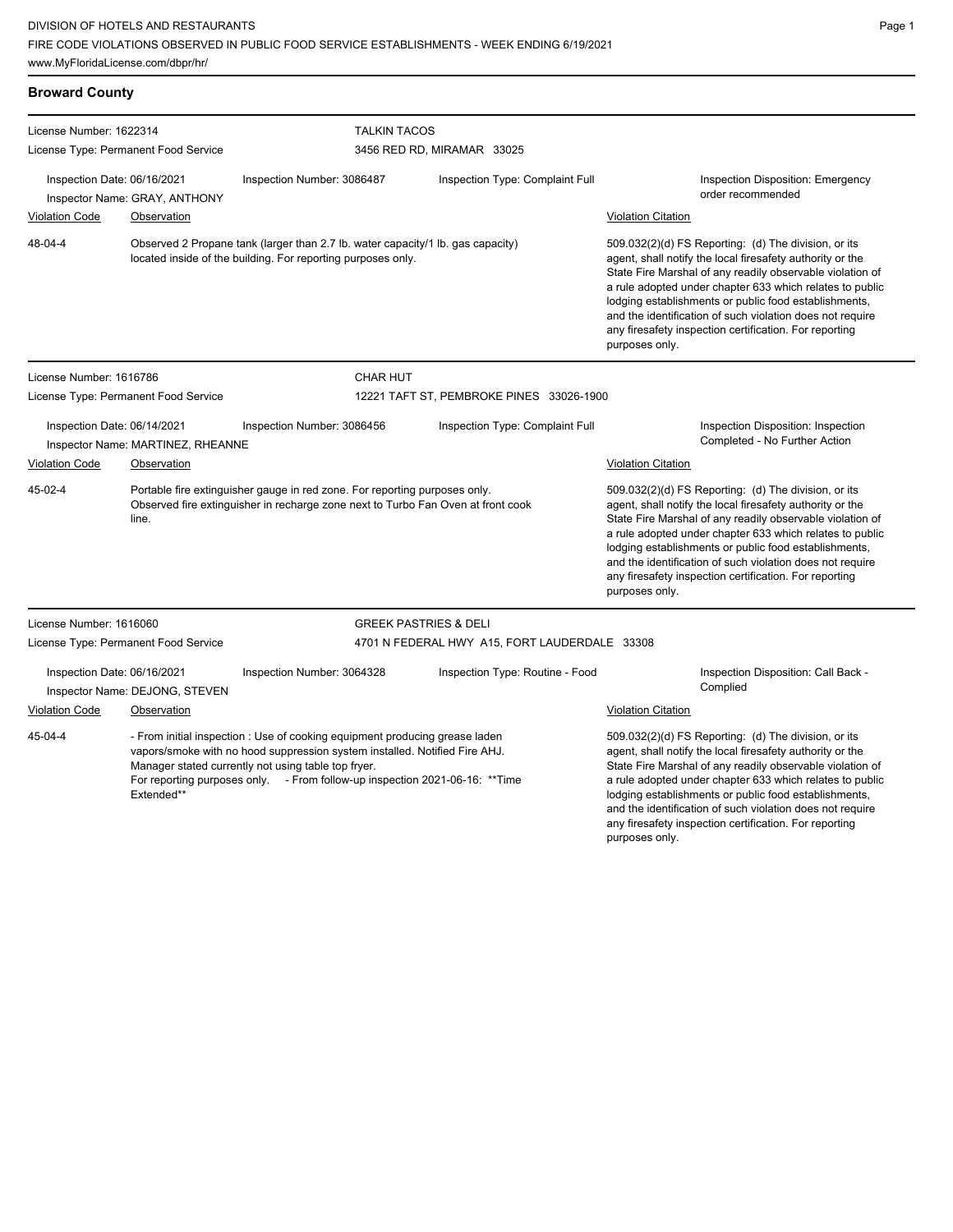| Dade County                                                     |                                 |                                                                                     |                                            |                           |                                                                                                                                                                                                                                                                                                                                                                                                                                                                                                          |
|-----------------------------------------------------------------|---------------------------------|-------------------------------------------------------------------------------------|--------------------------------------------|---------------------------|----------------------------------------------------------------------------------------------------------------------------------------------------------------------------------------------------------------------------------------------------------------------------------------------------------------------------------------------------------------------------------------------------------------------------------------------------------------------------------------------------------|
| License Number: 2333608<br>License Type: Permanent Food Service |                                 | AU BON PAIN 810283                                                                  |                                            |                           |                                                                                                                                                                                                                                                                                                                                                                                                                                                                                                          |
|                                                                 |                                 |                                                                                     | 1500 NW 12 AVE STE 100, MIAMI 33136        |                           |                                                                                                                                                                                                                                                                                                                                                                                                                                                                                                          |
| Inspection Date: 06/18/2021                                     | Inspector Name: GARCIA, B OSCAR | Inspection Number: 3086731                                                          | Inspection Type: Food-Licensing Inspection |                           | Inspection Disposition: Inspection<br>Completed - No Further Action                                                                                                                                                                                                                                                                                                                                                                                                                                      |
| <b>Violation Code</b>                                           | Observation                     |                                                                                     |                                            | <b>Violation Citation</b> |                                                                                                                                                                                                                                                                                                                                                                                                                                                                                                          |
| 48-02-5                                                         | only.                           | Insurance inspector boiler report not posted in boiler room. For reporting purposes |                                            |                           | 61C-1.004(9) FAC Reporting: (9) Heating and<br>ventilation - The heating and ventilation system shall be<br>kept in good repair or be installed to maintain a<br>minimum of 68 degrees Fahrenheit throughout the<br>building. The insurance inspector boiler report is<br>required annually for power boilers and high pressure or<br>high temperature boilers and biannually for low pressure<br>steam or vapor heating boilers and shall be posted in<br>the boiler room. For reporting purposes only. |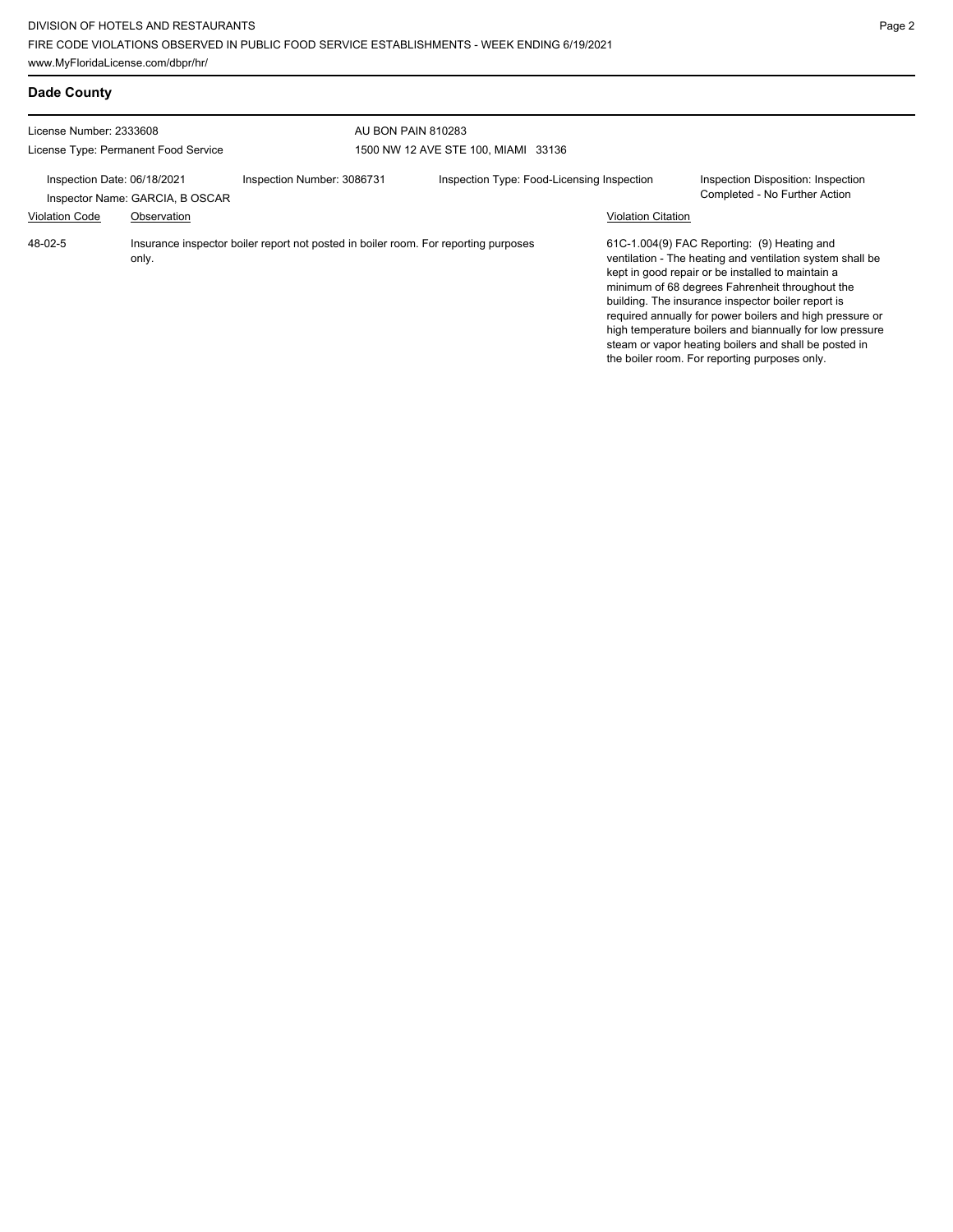| <b>Hillsborough County</b>                                                                                    |                                                                                                                                                  |                                                                                                                                                                 |                      |                                                                                                                                                                                                                                                                                                                                                                                                                                              |                                                                                                                                                                                                                                                                                                                                                                                                                                              |
|---------------------------------------------------------------------------------------------------------------|--------------------------------------------------------------------------------------------------------------------------------------------------|-----------------------------------------------------------------------------------------------------------------------------------------------------------------|----------------------|----------------------------------------------------------------------------------------------------------------------------------------------------------------------------------------------------------------------------------------------------------------------------------------------------------------------------------------------------------------------------------------------------------------------------------------------|----------------------------------------------------------------------------------------------------------------------------------------------------------------------------------------------------------------------------------------------------------------------------------------------------------------------------------------------------------------------------------------------------------------------------------------------|
| License Number: 3912409<br>License Type: Permanent Food Service                                               |                                                                                                                                                  | <b>GAMETIME</b><br>1600 E 8 AVE #A-147, TAMPA 33605                                                                                                             |                      |                                                                                                                                                                                                                                                                                                                                                                                                                                              |                                                                                                                                                                                                                                                                                                                                                                                                                                              |
| Inspection Date: 06/15/2021                                                                                   | Inspector Name: KOWAL, KYLE                                                                                                                      | Inspection Number: 3037443                                                                                                                                      |                      | Inspection Type: Routine - Food                                                                                                                                                                                                                                                                                                                                                                                                              | Inspection Disposition: Inspection<br>Completed - No Further Action                                                                                                                                                                                                                                                                                                                                                                          |
| <b>Violation Code</b>                                                                                         | <b>Observation</b>                                                                                                                               |                                                                                                                                                                 |                      |                                                                                                                                                                                                                                                                                                                                                                                                                                              | <b>Violation Citation</b>                                                                                                                                                                                                                                                                                                                                                                                                                    |
| 45-02-4                                                                                                       | Portable fire extinguisher gauge in red zone. For reporting purposes only.<br>At silver extinguisher in main kitchen area near dry storage area. |                                                                                                                                                                 |                      | 509.032(2)(d) FS Reporting: (d) The division, or its<br>agent, shall notify the local firesafety authority or the<br>State Fire Marshal of any readily observable violation of<br>a rule adopted under chapter 633 which relates to public<br>lodging establishments or public food establishments,<br>and the identification of such violation does not require<br>any firesafety inspection certification. For reporting<br>purposes only. |                                                                                                                                                                                                                                                                                                                                                                                                                                              |
| License Number: 3952623                                                                                       |                                                                                                                                                  |                                                                                                                                                                 | <b>FOREVER YOUNG</b> |                                                                                                                                                                                                                                                                                                                                                                                                                                              |                                                                                                                                                                                                                                                                                                                                                                                                                                              |
|                                                                                                               | License Type: Mobile Food Dispensing Vehicle                                                                                                     |                                                                                                                                                                 |                      | 5601 E HILLSBOROUGH AVE, TAMPA 33610                                                                                                                                                                                                                                                                                                                                                                                                         |                                                                                                                                                                                                                                                                                                                                                                                                                                              |
| Inspection Date: 06/16/2021<br>Inspector Name: KOWAL, KYLE                                                    |                                                                                                                                                  | Inspection Number: 1235298                                                                                                                                      |                      | Inspection Type: Routine - Food                                                                                                                                                                                                                                                                                                                                                                                                              | Inspection Disposition: Warning<br><b>Issued</b>                                                                                                                                                                                                                                                                                                                                                                                             |
| <b>Violation Code</b>                                                                                         | Observation                                                                                                                                      |                                                                                                                                                                 |                      |                                                                                                                                                                                                                                                                                                                                                                                                                                              | <b>Violation Citation</b>                                                                                                                                                                                                                                                                                                                                                                                                                    |
| 45-02-4<br>Portable fire extinguisher gauge in red zone. For reporting purposes only. Silver<br>extinguisher. |                                                                                                                                                  |                                                                                                                                                                 |                      | 509.032(2)(d) FS Reporting: (d) The division, or its<br>agent, shall notify the local firesafety authority or the<br>State Fire Marshal of any readily observable violation of<br>a rule adopted under chapter 633 which relates to public<br>lodging establishments or public food establishments,<br>and the identification of such violation does not require<br>any firesafety inspection certification. For reporting<br>purposes only. |                                                                                                                                                                                                                                                                                                                                                                                                                                              |
| License Number: 3909861                                                                                       |                                                                                                                                                  |                                                                                                                                                                 |                      | BEEF 'O' BRADY'S PALMA CEIA                                                                                                                                                                                                                                                                                                                                                                                                                  |                                                                                                                                                                                                                                                                                                                                                                                                                                              |
| License Type: Permanent Food Service                                                                          |                                                                                                                                                  |                                                                                                                                                                 |                      | 2819 S MACDILL AVE, TAMPA 33629                                                                                                                                                                                                                                                                                                                                                                                                              |                                                                                                                                                                                                                                                                                                                                                                                                                                              |
| Inspection Date: 06/17/2021                                                                                   | Inspector Name: KOWAL, KYLE                                                                                                                      | Inspection Number: 3086777                                                                                                                                      |                      | Inspection Type: Routine - Food                                                                                                                                                                                                                                                                                                                                                                                                              | <b>Inspection Disposition: Emergency</b><br>order recommended                                                                                                                                                                                                                                                                                                                                                                                |
| <b>Violation Code</b>                                                                                         | Observation                                                                                                                                      |                                                                                                                                                                 |                      |                                                                                                                                                                                                                                                                                                                                                                                                                                              | <b>Violation Citation</b>                                                                                                                                                                                                                                                                                                                                                                                                                    |
| 45-02-4                                                                                                       |                                                                                                                                                  | Portable fire extinguisher gauge in red zone. For reporting purposes only.<br>At fire extinguisher next to back exit of kitchen.                                |                      |                                                                                                                                                                                                                                                                                                                                                                                                                                              | 509.032(2)(d) FS Reporting: (d) The division, or its<br>agent, shall notify the local firesafety authority or the<br>State Fire Marshal of any readily observable violation of<br>a rule adopted under chapter 633 which relates to public<br>lodging establishments or public food establishments,<br>and the identification of such violation does not require<br>any firesafety inspection certification. For reporting<br>purposes only. |
| 45-02-4                                                                                                       | reporting purposes only.<br>2021-06-17: ** Time Extended**                                                                                       | - From initial inspection : Portable fire extinguisher gauge in red zone. For<br>At fire extinguisher next to back exit of kitchen. - From follow-up inspection |                      |                                                                                                                                                                                                                                                                                                                                                                                                                                              | 509.032(2)(d) FS Reporting: (d) The division, or its<br>agent, shall notify the local firesafety authority or the<br>State Fire Marshal of any readily observable violation of<br>a rule adopted under chapter 633 which relates to public<br>lodging establishments or public food establishments,<br>and the identification of such violation does not require<br>any firesafety inspection certification. For reporting<br>purposes only. |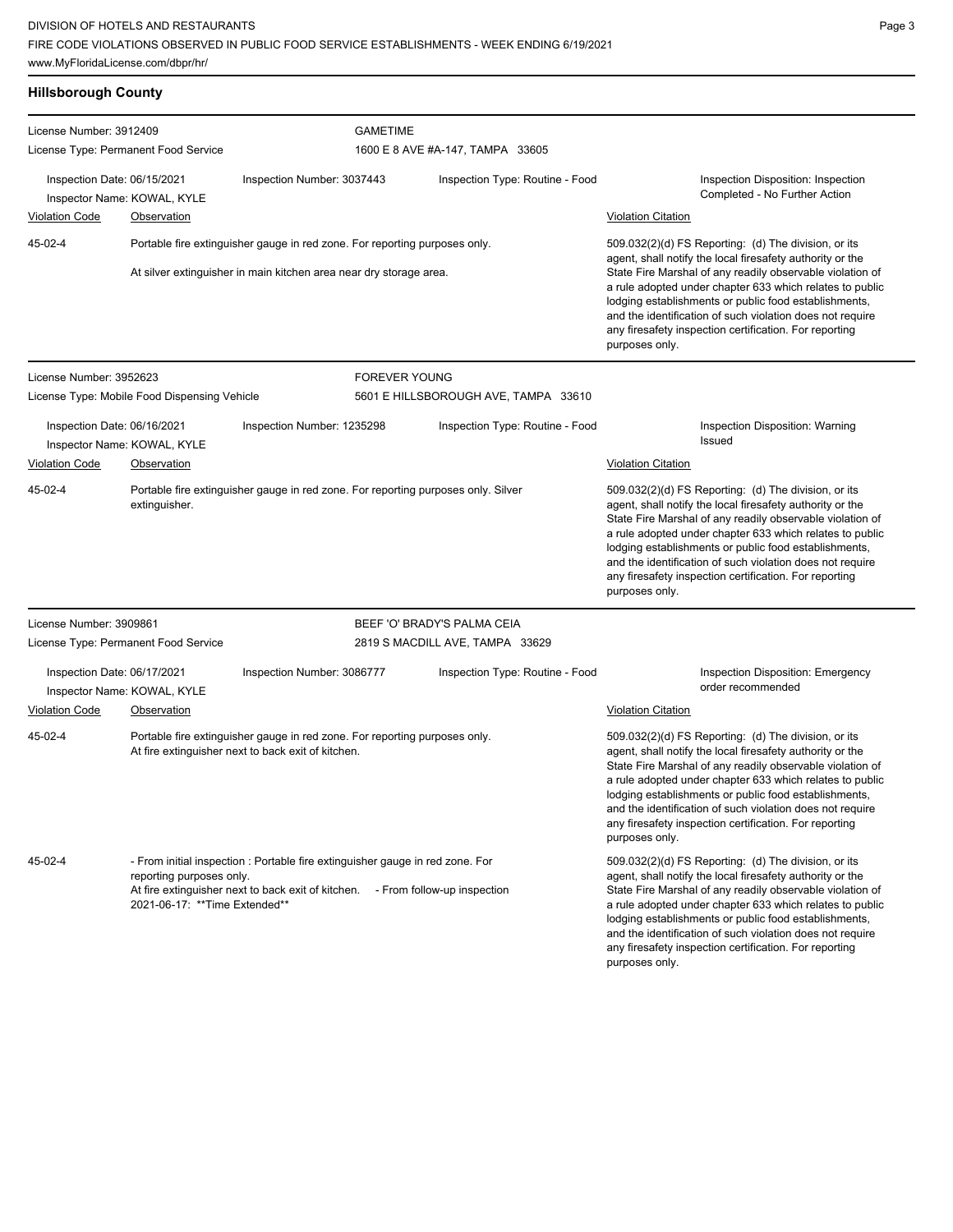# **Orange County**

45-04-4

License Number: 5812945 License Type: Permanent Food Service

### THE OCOEE TACO COMPANY 40 TAYLOR ST, OCOEE 34761

Inspection Date: 06/14/2021 Inspection Number: 2986397 Inspection Type: Routine - Food Inspection Disposition: Call Back -

Inspector Name: GREENE, MARVIN **Inspector Name: GREENE, MARVIN** 

## Violation Code Observation Violation Citation

- From initial inspection : Use of cooking equipment producing grease laden vapors/smoke with no hood suppression system installed. Notified Fire AHJ. For reporting purposes only. Small fryer being used on table next to ice machine. \*\*Repeat Violation\*\* - From

follow-up inspection 2021-06-14: \*\*Time Extended\*\*

509.032(2)(d) FS Reporting: (d) The division, or its agent, shall notify the local firesafety authority or the State Fire Marshal of any readily observable violation of a rule adopted under chapter 633 which relates to public lodging establishments or public food establishments, and the identification of such violation does not require any firesafety inspection certification. For reporting purposes only.